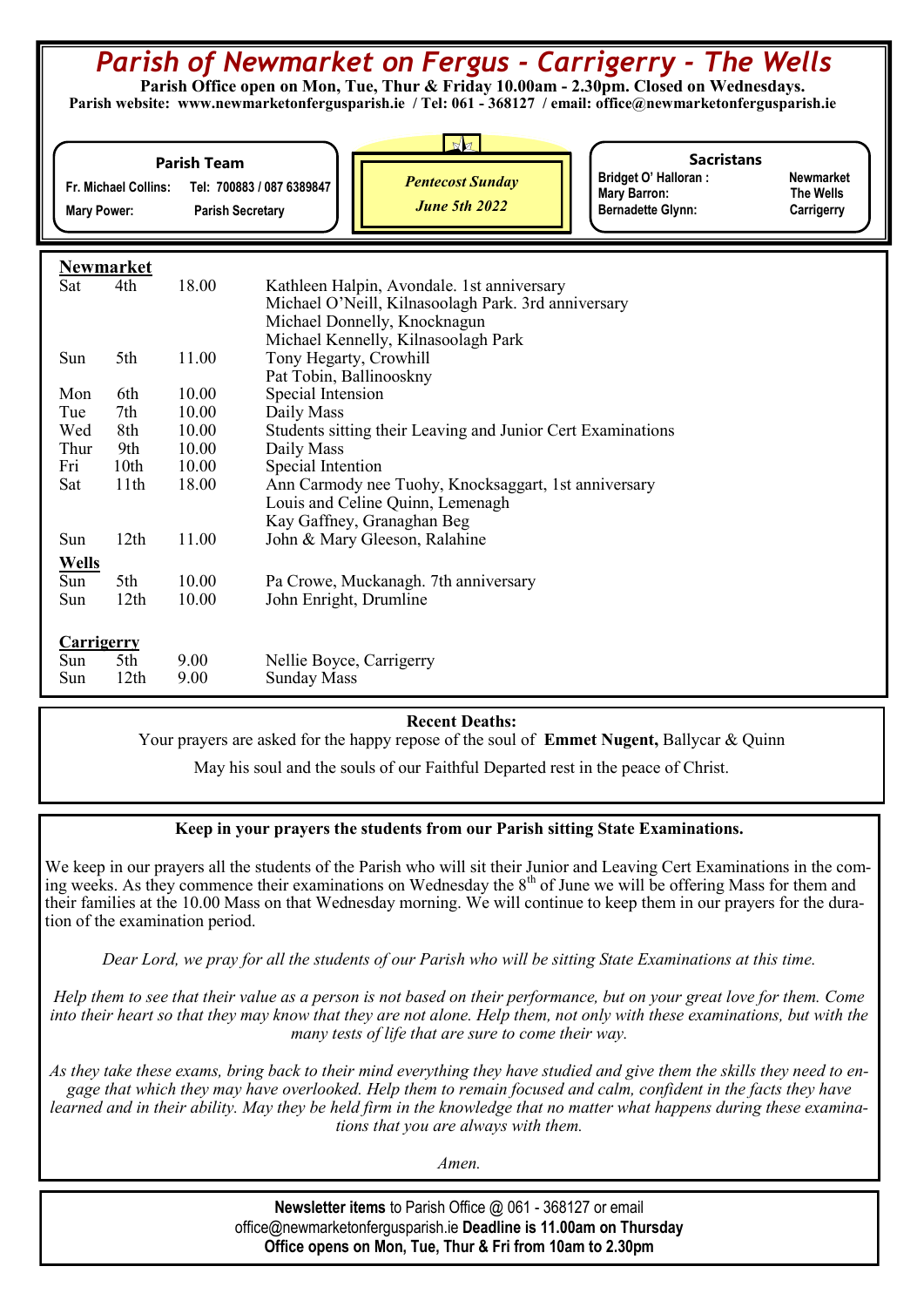#### **Graveyard Masses**

As the Covid-19 restrictions prevented the celebration of Graveyard Masses for the last number of years it is hoped to recommence this traditions this summer. We are giving advanced notice so that you can notify family and friends to join us in praying for our departed loved ones. **All Masses will take place at 19.30. Weather permitting.** *In conjunction with Shannon Parish we have already celebrated Mass in Lemenagh Graveyard.*

Monday  $27^{th}$  June Fenloe Graveyard<br>Tuesday  $28^{th}$  June Bunratty Graveyar Monday  $4^{\text{th}}$  July<br>Tuesday  $5^{\text{th}}$  July **Tuesday** 

Bunratty Graveyard Wednesday  $29^{th}$  June Clonloghan Graveyard<br>Thursday  $30^{th}$  June Kilconry Graveyard Thursday 30<sup>th</sup> June Kilconry Graveyard<br>Monday 4<sup>th</sup> July Kilnasoolagh Gravey Kilnasoolagh Graveyard Kilmaleery Graveyard Wednesday 6th July Drumline Graveyard

*Eternal rest grant onto them O Lord and let perpetual light shine upon them. May they rest in peace.*

#### **Annual Trocaire Collection**

This year the annual Trocaire Collection for Newmarket on Fergus Parish amounted to  $\epsilon$ 6,058.10. The monies have been forwarded to Trocarie so are already making a difference on the ground where Trocarie are doing such good and invaluable work. A sincere thank you to all who contributed so generously to this collection.

### **Farm Plastic Collection**

Will take place in Gort Mart on Tuesday 7th June from 9 a.m to 5 p.m. Contact (083)0262491 for further details

**Cahercalla Community Hospital & Hospice Weekly Draw** 1 st Prize €650.00. Sheila O'Grady, Ennis, Co Clare

2<sup>nd</sup> Prize €200.00. Mary Browne, Ennis, Co Clare Only  $\epsilon$ 1.27 weekly. To Join; Contact Fundraising Office 065 6821966 [www.cahercalla.ie](http://www.cahercalla.ie)

#### **Hospice Sunflower Fundraiser**

Hospice Sunflower Days are back! This year we are delighted to announce that hospices nationwide will be returning to the streets on Friday 10th and Saturday 11th June. If you'd like to volunteer to raise funds for palliative care services at Cahercalla and the mid- west region please contact us at 065 6821966.

#### **Pilgrimage to Lourdes 2022**

After an absence of two years, due to the Covid pandemic, the Diocesan Pilgrimage to Lourdes will take place again this year, from 28th June to 3rd July and from 2nd October to 7th October, direct from Shannon Airport.. The pilgrimage this year cannot accommodate sick or assisted pilgrims Prices vary from 739 to 759 per person sharing depending on choice of Hotel.

Booking and more details from Joe Walsh Tours 01  $-2410800$ 

[Info@joewalshtours.ie](mailto:Info@joewalshtours.ie) or by post to Joe Walsh Tours 69 O'Connell Street Dublin 1

#### **Lough Derg Three Day Pilgrimage**

Will run from Wed 1st June until 15th August (Sat 13th Aug is final day to begin the Pilgrimage). Admission  $\epsilon$ 80 | Booking advised | Concessions

available for students, seniors and groups. All booking info, including organised parish groups available

at [www.loughderg.org,](http://www.loughderg.org/) email [info@loughderg.org](mailto:info@loughderg.org%20) o r telephone 0(0353) 71 9861518. *Lough Derg, Pettigo, Co Donegal, F94 N289*

#### **First Holy Communion**

Congratulations to all the boys and girls of Scoil Na Maighdine Mhuire who received Holy Communion for the first time on Saturday  $28<sup>th</sup>$  of May in Our Lady of the Rosary Church. We wish them and their families every blessing as they continue on their journey of faith.

#### **Weekly Parish Collection**

Last week the Parish Collection amounted to €1008.59. Thank you to all who so faithfully contribute to the upkeep and running of the Parish. Very shortly we will be issuing new Boxes of Envelopes. If you are not currently using the parish envelope for your contribution we aske that you seriously consider doing so.

#### **Newmarket on Fergus GAA Lotto Results**

There was no winner of the jackpot of  $\epsilon$ 14150 last Monday night. The Five winners of our draw for  $\epsilon$ 40 were Kathleen Bourke, Leona Fitzpatrick, Majella Cotgreave, Mary Casey and John Guilfoyle.

**I.C.A**

At the recent AGM of the I.C.A the following officers were elected. President: Mariam Woods; Secretary: Joan Dunne; Treasurer: Mary McMahon; PRO: Maura Kennedy. Some of our members have been busy taking part in 5 and 10K walks not to talk of our other social outings which were enjoyed by all. The I.C.A Annual Vacation will take place from 19th to the 22nd of in Ballymascanlon House Hotel, Dundalk. All are welcome. The next meeting of the I.C.A. will be on the 11th of June after which we break for the summer. New members are always welcome.

#### **Parish Walk**

Following on from a most enjoyable and information walk around Ing on the 21st of May, the next Parish Walk is currently being planned.

On our next Parish Walk we will walk to the islands of **Inishmacnaughton and Feenish on the 18th June 13.00 to 16.00.**

**Departing the Fair Green at 12.30 p.m. on Sunday the 18th of June.**